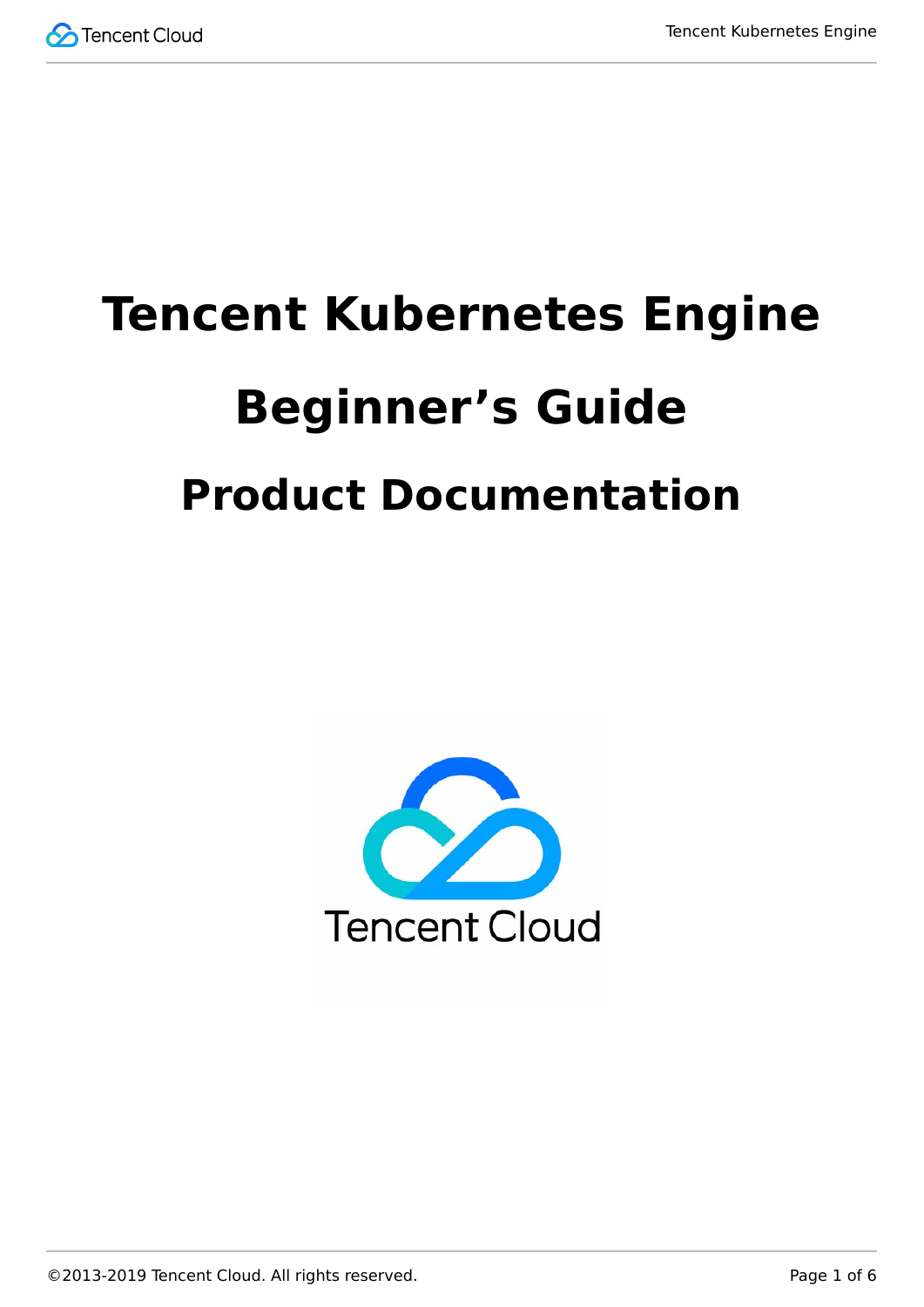#### Copyright Notice

©2013-2019 Tencent Cloud. All rights reserved.

Copyright in this document is exclusively owned by Tencent Cloud. You must not reproduce, modify, copy or distribute in any way, in whole or in part, the contents of this document without Tencent Cloud's the prior written consent.

Trademark Notice

#### **C** Tencent Cloud

All trademarks associated with Tencent Cloud and its services are owned by Tencent Cloud Computing (Beijing) Company Limited and its affiliated companies. Trademarks of third parties referred to in this document are owned by their respective proprietors.

#### Service Statement

This document is intended to provide users with general information about Tencent Cloud's products and services only and does not form part of Tencent Cloud's terms and conditions. Tencent Cloud's products or services are subject to change. Specific products and services and the standards applicable to them are exclusively provided for in Tencent Cloud's applicable terms and conditions.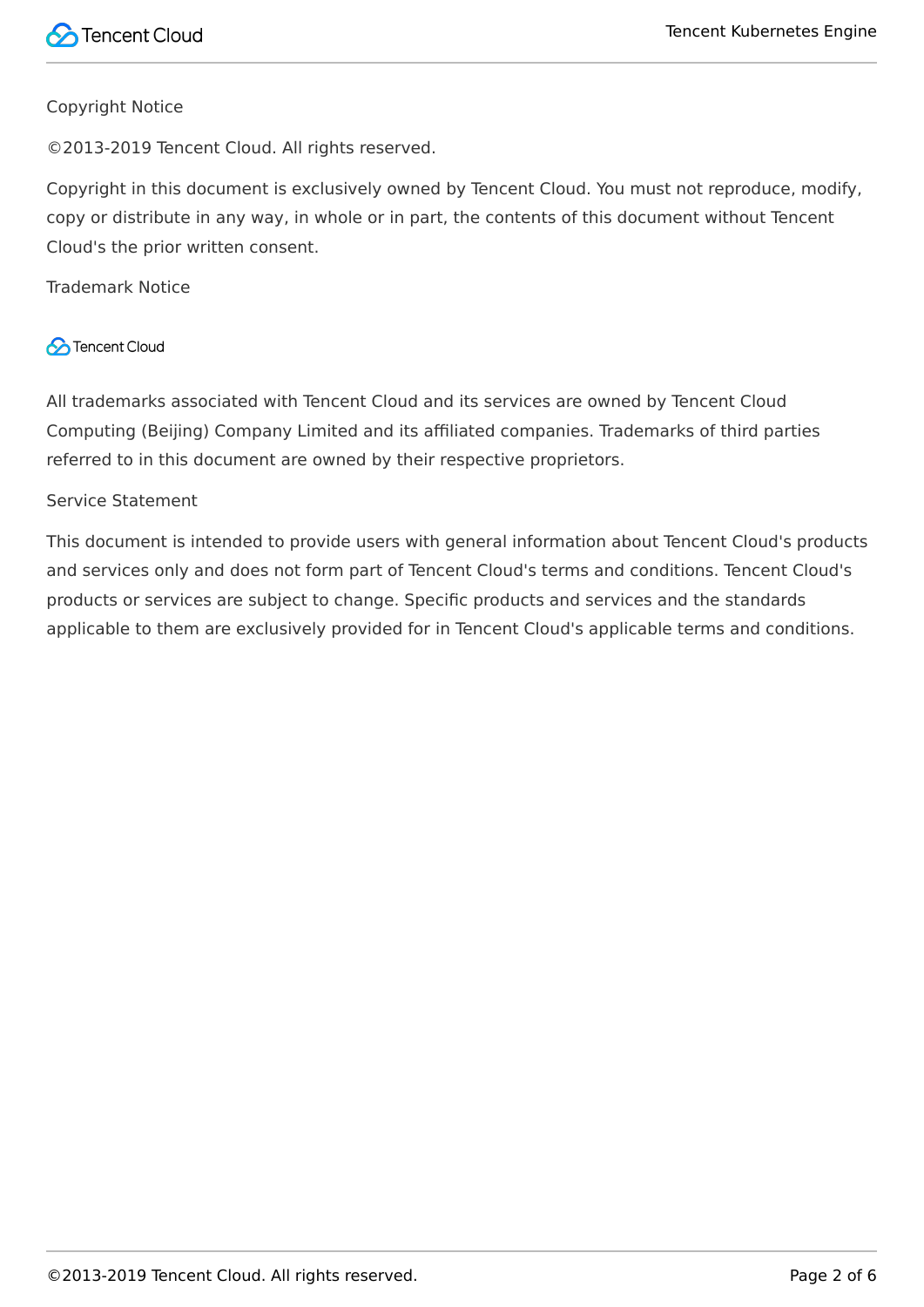## Beginner's Guide

Last updated:2022-05-09 11:59:25

This document helps you quickly understand and get started with Tencent Kubernetes Engine (TKE) as instructed.

## 1. What Is TKE?

Based on the native Kubernetes system, TKE provides container-centric, highly scalable and highperformance container management services. You can easily run applications on a hosted CVM [instance cluster. Tencent Cloud also provides Elastic Kubernetes Service \(EKS\) and Tencent](https://intl.cloud.tencent.com/document/product/457/35390) Kubernetes Engine for Edge (TKE Edge) so that you can choose the service you need.

TKE enables you to manipulate clusters and services through the [TKE console](https://console.cloud.tencent.com/tke2/overview) and [Kubectl](https://intl.cloud.tencent.com/document/product/457/30639).

## 2. TKE Billing

TKE charges cluster management fees based on the specifications of the managed clusters, and charges cloud resources fees based on the actual usage. For more information about the billing modes and prices, see [TKE Billing Overview](https://intl.cloud.tencent.com/document/product/457/45157).

## 3. Using TKE

#### **3.1 Registration and authentication**

[Before using TKE, you need to sign up for a Tencent Cloud account and complete the identity](https://intl.cloud.tencent.com/document/product/378/3629) verification.

#### **3.2 Role authorization**

You need to authorize the current service role and grant operation permissions for TKE before accessing your other Tencent Cloud service resources.

Open the Tencent Cloud console, select **Products** > **Tencent Kubernetes Engine** to enter the TKE [console and authorize TKE according to the prompts. After that, get relevant resource operation](https://console.cloud.tencent.com/tke2/cluster?rid=1) permissions, and you can start to create a cluster.

#### **3.3 Creating a cluster**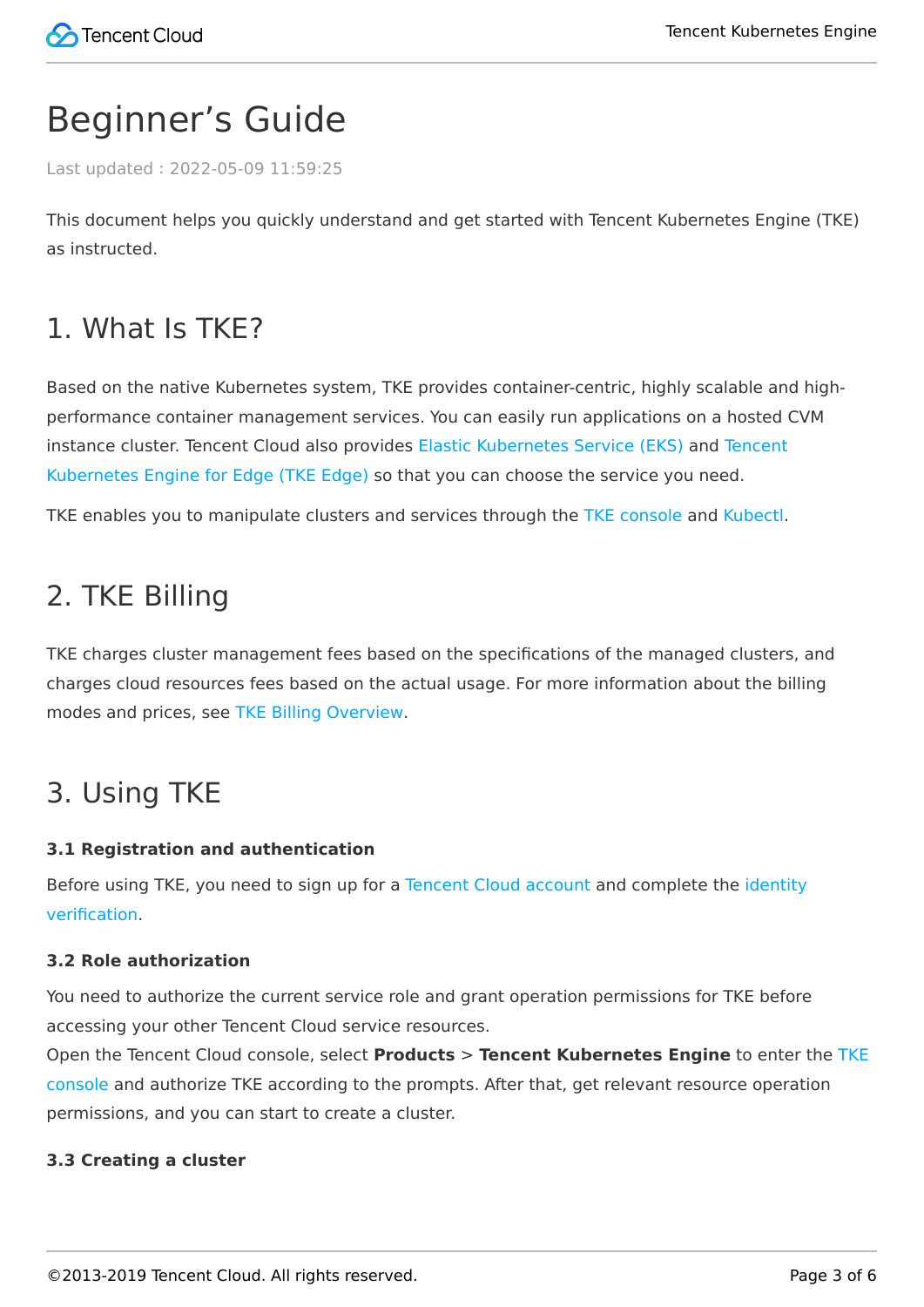[For information about how to quickly create a standard managed cluster, please see Quickly Creating](https://intl.cloud.tencent.com/document/product/457/40029) a Standard Cluster. For information about the complete processes of creating a standard managed cluster, please see [Creating a Cluster.](https://intl.cloud.tencent.com/document/product/457/30637)

If you need more types of clusters, please see [Creating Elastic Cluster](https://intl.cloud.tencent.com/document/product/457/34048) and [Creating Edge Cluster](https://intl.cloud.tencent.com/document/product/457/35385).

#### **3.4 Deploying workloads**

You can deploy workloads by deploying images or orchestrating the YAML file.

• [If you want to deploy stateless workloads through image templates, see directions in Creating](https://intl.cloud.tencent.com/document/product/457/7851) Simple Nginx Service or [WordPress with Single Pod](https://intl.cloud.tencent.com/document/product/457/7205).

[If you want to deploy workloads through custom images, see directions in Building Hello World](https://intl.cloud.tencent.com/document/product/457/7204) Service Manually.

#### ####. 3.5 Cluster operations

TKE is a management platform for clusters, applications, storage and networks. For more information or directions, please refer to the table below.

| Features                                                                                              | Reference                          |
|-------------------------------------------------------------------------------------------------------|------------------------------------|
| To connect to a TKE cluster from a local client using<br>Kubectl, the Kubernetes command line tool    | <b>Connecting to a Cluster</b>     |
| To upgrade a running Kubernetes cluster                                                               | <b>Upgrading a Cluster</b>         |
| To add a pod to the created Kubernetes cluster                                                        | <b>Adding a Node</b>               |
| To manage nodes in a Kubernetes cluster                                                               | <b>Creating a Node Pool</b>        |
| To operate native Kubernetes objects on the console                                                   | Kubernetes Object Management       |
| To provide a fixed access entry for a set of<br>containers through service                            | <b>Basic Features</b>              |
| To configure different forwarding rules through<br>Ingress resources                                  | <b>Ingress Management</b>          |
| To leverage TKE's storage capability                                                                  | <b>Storage Management Overview</b> |
| To assign the IP addresses within the container<br>network address range to containers in the cluster | <b>Container Network Overview</b>  |
| To store and analyze service logs in Kubernetes<br>clusters                                           | <b>Log Collection</b>              |
| To monitor clusters                                                                                   | <b>TPS Instance Management</b>     |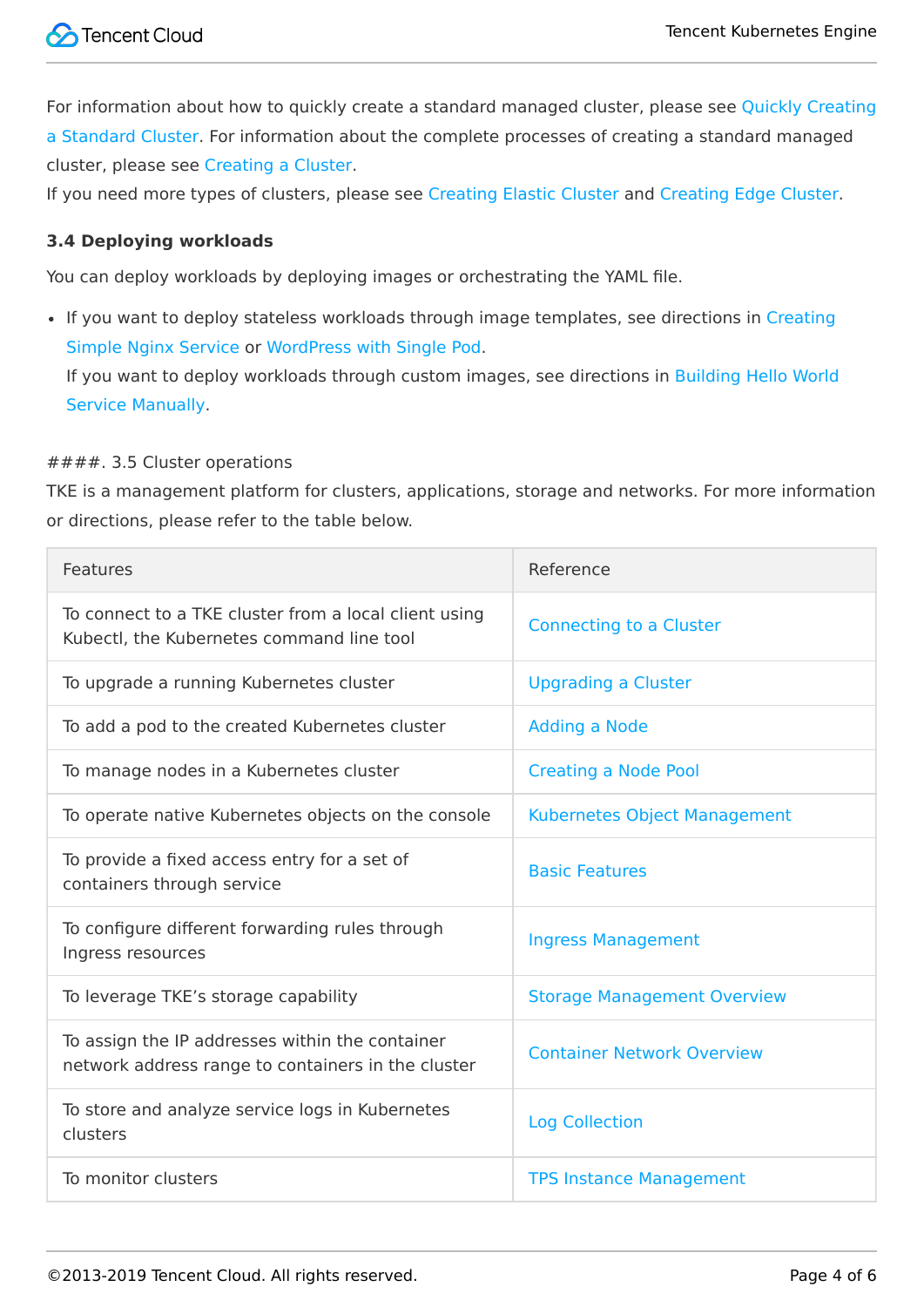| Features                                                                                    | Reference                                                                       |
|---------------------------------------------------------------------------------------------|---------------------------------------------------------------------------------|
| To use a private image hosted in Tencent Container<br>Registry (TCR) to deploy applications | Using a Container Image in a TCR<br>Enterprise Instance to Create a<br>Workload |

## 4. Beginner's Guide

#### **Can I use TKE in classic network?**

No. Currently, you can use TKE in a VPC but not a classic network.

**Can I add an existing CVM to a cluster?**

[Yes. After creating a cluster, you can add an existing CVM to it. For more information, see Adding a](https://intl.cloud.tencent.com/document/product/457/30652#.E6.B7.BB.E5.8A.A0.E5.B7.B2.E6.9C.89.E8.8A.82.E7.82.B9) Node

#### **Why does my service keep starting?**

If there is no process running in the container, the service may keep starting. For more information on service startup, see [Event FAQs.](https://intl.cloud.tencent.com/document/product/457/8187)

#### **How do I perform network planning before creating a cluster?**

When creating a cluster, make sure that the IP ranges of the cluster network and container network do not overlap. Generally, you can select a subnet of a VPC instance as the node network of the cluster. For more information, see [Container Network and Cluster Network Descriptions.](https://intl.cloud.tencent.com/document/product/457/38966#.E5.AE.B9.E5.99.A8.E7.BD.91.E7.BB.9C.E4.B8.8E.E9.9B.86.E7.BE.A4.E7.BD.91.E7.BB.9C.E8.AF.B4.E6.98.8E)

**How do I access a created service?**

Different access methods have different access entries. For more information, see the "Service Access" section in [Service Management Overview](https://intl.cloud.tencent.com/document/product/457/36832).

\* \*\*How does a container access the public network?

If the host where the container resides has a public IP address and public bandwidth, the container can directly access the public network. Otherwise, a NAT gateway is required for accessing the public network.

#### **Can I use TKE if I don't know how to create an image?**

The features related to Helm 3.0 that are integrated in TKE enable you to create products and services such as Helm Chart, TCR, and software services. Created applications will run in the [cluster you specify to offer corresponding capabilities. For more information, see Managing](https://intl.cloud.tencent.com/document/product/457/30683) Applications.